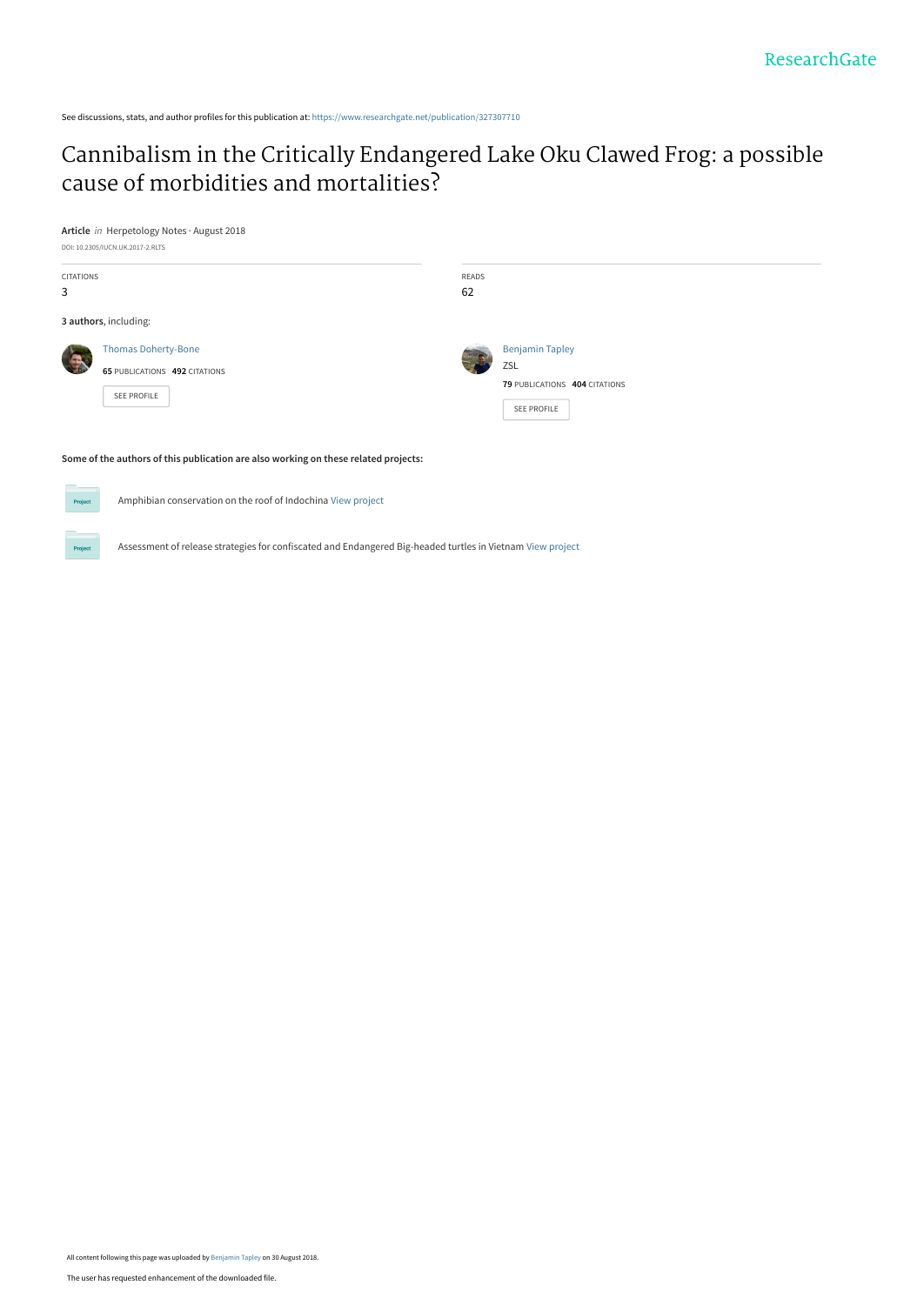## **Cannibalism in the Critically Endangered Lake Oku Clawed Frog: a possible cause of morbidities and mortalities?**

Thomas M. Doherty-Bone<sup>1,\*</sup>, Oscar N. Nyingchia<sup>2</sup>, and Benjamin Tapley<sup>3</sup>

Cannibalism is a widespread phenomenon that can have ramifications from the individual to population, communities and ecosystems (Polis, 1981). Cannibalism can be a useful mechanism to sustain a population with resources (van den Bosch et al., 1988) and promote a particular intraspecific lineage through kin selection (Pfennig, 1997). Cannibalism can however increase parasitism (especially in amphibians, Pfennig et al., 1991), leading to increased requirement for resources (Bunke et al., 2015). Increases in cannibalism can be an indicator of reduced food resources, of increased population density, and general stress in the population. Documentation of incidents of cannibalism in particular species, especially those requiring conservation management, is thus important for understanding population persistence and trophic ecology.

An incidence of cannibalism is here reported for the Lake Oku Clawed Frog (*Xenopus longipes* Loumont & Kobel, 1991). This is a Critically Endangered species endemic to a crater lake in Cameroon, threatened particularly by stochastic events such as fish introduction and has been observed to undergo mass mortalities and morbidities (Blackburn et al. 2010, Doherty-Bone et al. 2013, IUCN, 2017). These morbidities are often characterised by necrosis of limbs, though an infectious agent has not been identified (Blackburn et al., 2010, Doherty-Bone et al., 2013). One intensive study over one month noted a strong positive correlation with dead and morbid frogs with the number of frogs trapped on a given day (Doherty-Bone et al., 2013). The study

combined short and longer term data to find no evidence of a disease-causing pathogen, nor for environmental factors other than a positive correlation of prevalence with phosphates. Routine monitoring at Lake Oku over the past ten years has noted that some frogs found dead had substantial loss of tissue around the bones, but frogs were too decomposed to assess if bite marks occurred. Out of 48 clinical specimens examined from 2008- 2010, 37 showed necrosis or recently amputated limbs (Doherty-Bone et al., 2013). This included during routine trapping surveys, where dead frogs will have entered alive. This trapping method does not harm frogs and these incidents of dead frogs are generally rare, as dead frogs were recorded in only 15 out of 324 trap nights that otherwise consistently captured healthy individuals. It was thus probable that they died and their tissues consumed by a scavenger. It has often been uncertain whether this was due to the other frogs inside, or other organisms such as cased-caddisfly larvae (Trichoptera) that are abundant in the lake, and are known to scavenge dead frogs in other ecosystems (Wartenburg et al., 2017). *Xenopus longipes* is known to feed on aquatic invertebrates, including those larger than themselves (Tapley et al., 2016) and have been shown to have a flexible foraging strategy which is modulated based on chemosensory cues (Michaels et al., 2018).

While searching the shore of Lake Oku by torch light on the  $10<sup>th</sup>$  October 2017 at 19:20 hrs (latitude -6.2024, longitude - 10.4583, 2245 m a.s.l.), a dead *X. longipes* was found being consumed by at least three other individuals. The photo in Figure 1 shows one individual frog feeding after the other two frogs swam away in response to the torch lights. The remaining frog was engulfing half the body (from the legs past the pelvis), while the other frogs had apparently been trying to remove pieces of tissue from the rest of the carcass. The remaining frog continued to attempt to feed on this carcass, at one point releasing the legs of the carcass revealing one leg had already been removed, then

<sup>&</sup>lt;sup>1</sup> Conservation Programmes, Royal Zoological Society of Scotland, Edinburgh, EH12 6TS, UK.

<sup>2</sup> Oku Community, Elak-Oku, North West Region, Cameroon.

<sup>3</sup> Zoological Society of London, Regent's Park, London, NW1 4RY, UK.

<sup>\*</sup> Corresponding author. E-mail: tommy\_dbone@yahoo.com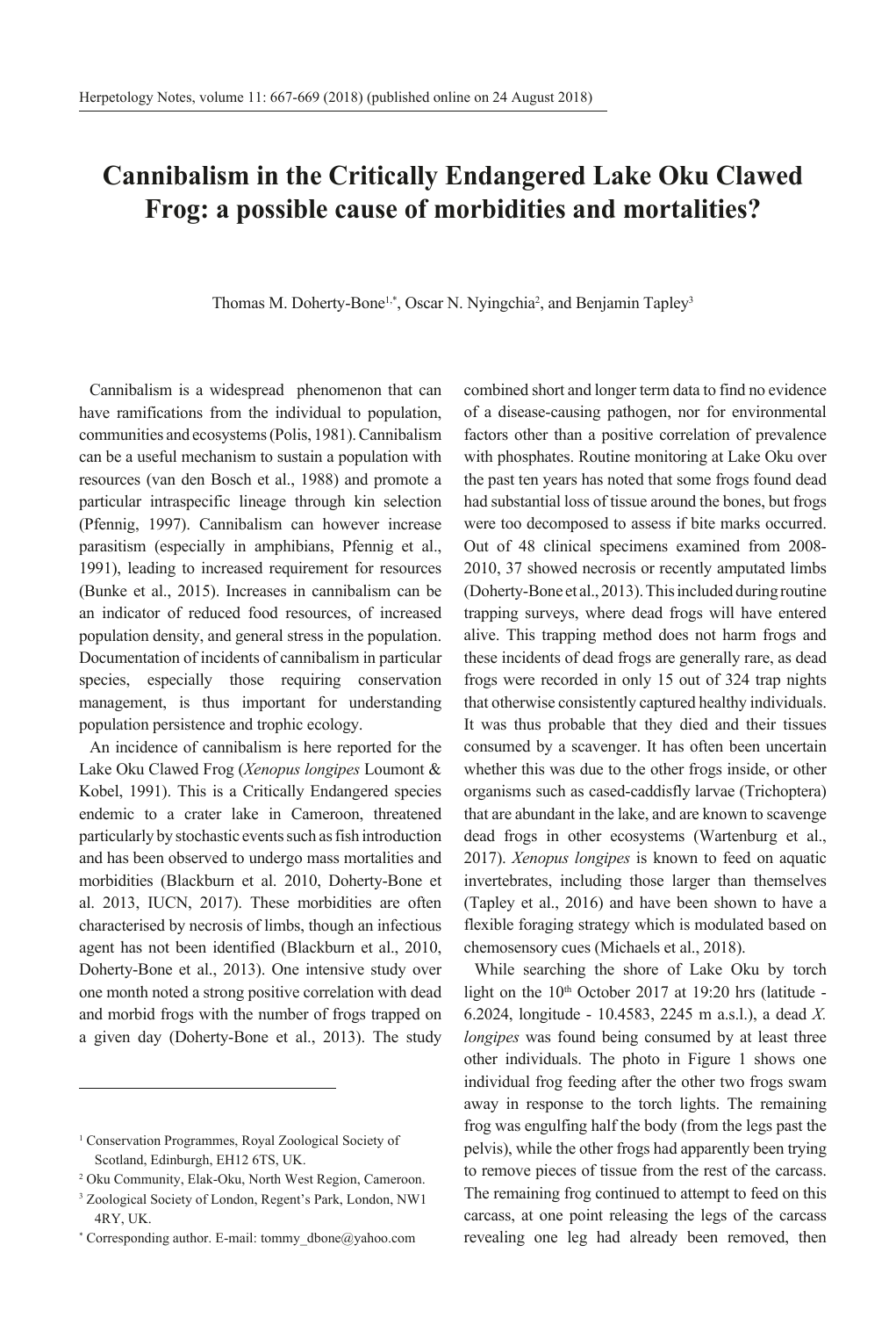

**Figure 1.** Lake Oku Clawed Frog, *Xenopus longipes*, consuming a dead conspecific, with nearly half the carcass engulfed by the frog (a), and subsequently taking smaller sections of the carcass (b).

engulfing the remaining limb. The carcass appeared relatively fresh, though could have been dead for several hours. This continued for another 20 minutes while the authors were present.

In captive populations of this species, cannibalism has not been observed, other than frogs biting each other without apparent injury, or frogs consuming freshly laid eggs (Browne et al., 2009, Tapley et al., 2016). There have been no observations of the morbidities in this species in captivity, despite ten years of the same groups being held by the authors. It has yet to be determined if these frogs are actually killing each other for consumption or if they are scavenging (utilising chemosensory cues) after frogs have died from other means. There is very little variation in body size of *X. longipes* post-metamorphosis where adults do not grow substantially in size compared to larvae, thus it is challenging for one individual frog to kill another. One possibility is to injure, then stalk a conspecific prey until it succumbs to infection. A more parsimonious scenario is that frogs are scavenged following death by other means, such as disease. If this is the case, that would be a potential mechanism for horizontal transmission of pathogens, such as the possible agent that has been causing disease in *X. longipes*. This is a mechanism by which some parasites are transmitted to novel hosts (Imhoff et al., 2012). It is noted however that it remains uncertain that this disease is caused by a pathogen, based on the absence of microbial particles in histology sections, as well as no consistent evidence of known amphibian-killing pathogens (e.g. *Ranavirus,*  *Batrachochytrium dendrobatidis*) subjected to targeted molecular diagnostic assays (Blackburn et al., 2010, Doherty-Bone et al., 2013).

Cannibalism is a common behaviour in many species, including anuran amphibians, and is possibly a strategy used by individuals of *X. longipes* to obtain protein and nutrients. It has yet to be determined whether tadpoles are attacked by adults, these two life stages are seldom observed together, though larvae in the final stages of development are larger than adults (maximum SVL in an adult is 36.0 mm, maximum length of tadpole is 98.1mm; Tapley et al., 2015). Cannibalism in anurans is often described in larvae as opposed to adults (Kuzmin, 1991), though incidents of cannibalism in postmetamorphic anurans have been frequently recorded, including in Pipidae (Measey et al., 2015). Most reports of cannibalism by frogs is engulfing of a smaller individual by a larger one. This observation therefore represents a rare example of cannibalism by individual frogs of equal size. The absence of cases of cannibalism in captivity is likely explained by the greater availability of food, evidenced by larger body condition of captive versus free-roaming frogs. This could influence reduced aggression and need for cannibalism in free-roaming frogs. As captive diets improve to reduce apparent obesity in these captive populations, keepers should be aware that cannibalism will be a possibility.

As neither cannibalism nor morbidities experienced in Lake Oku have been observed in captivity, cannibalism could become a new candidate hypothesis for the cause